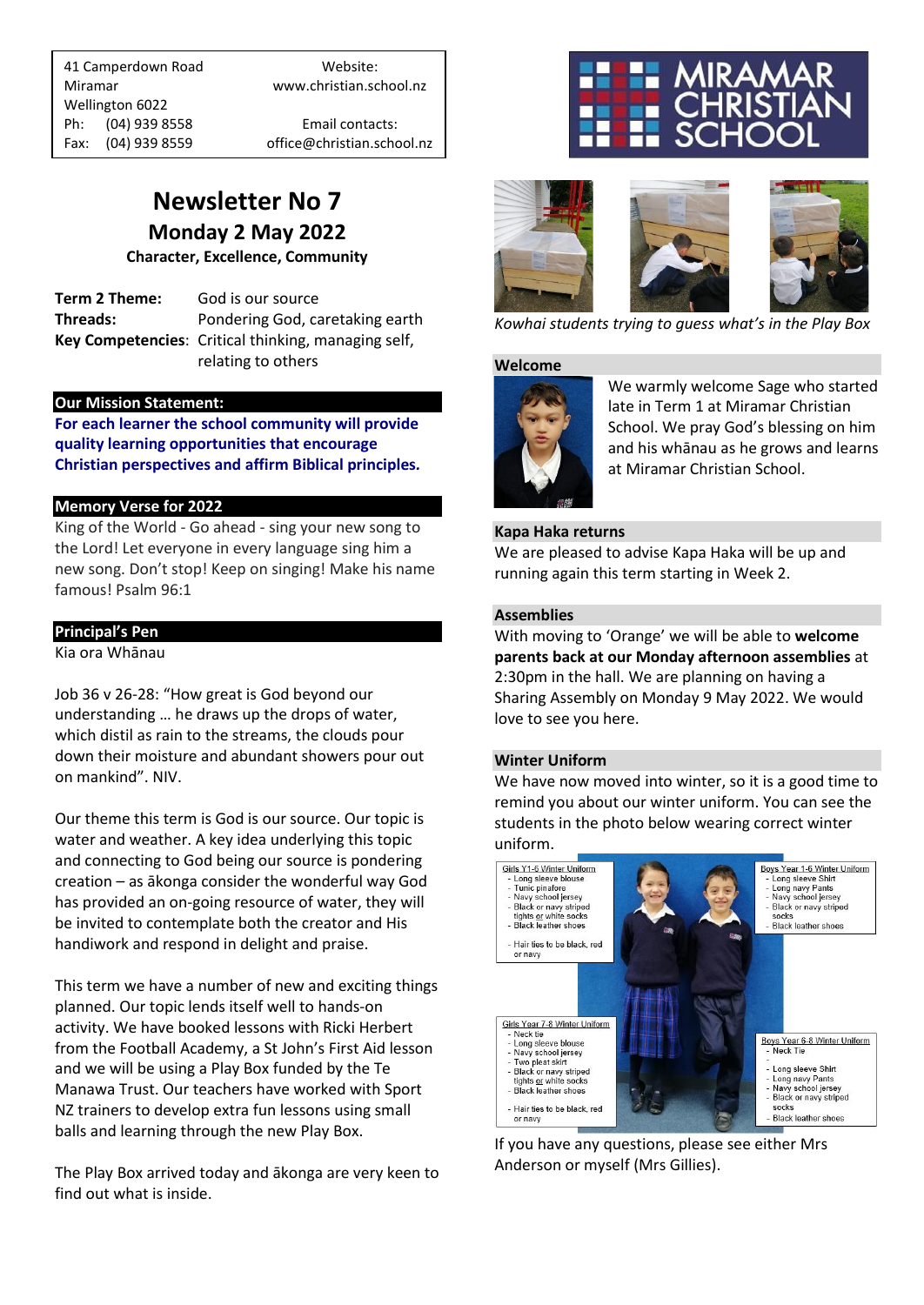#### **Wellington Christian Education Project (WCEP) Update**

We thank Mark Larson the Wellington Christian Education Project manager for continuing to work on our behalf. More information about the project can be found at their website [\(https://www.wcep.nz/\)](https://www.wcep.nz/). You can also view an update from Mark Larson on the WCEP Facebook page

- <https://www.facebook.com/WellingtonCEP> Please keep this project in your prayers.

#### **The Coronavirus**

Thank you to those who responded to the Covid Health and Safety Risk Assessment. Especially since this time we have moved from 'Red' to 'Orange' Traffic Light Level. The government is making another announcement tomorrow which may bring more changes. We will send out another document about our approach after this. In the meantime, we will carry on with facemasks for ākonga in Years 4-8 and for adults in the school. If you have any questions related to our safety procedures please come and discuss them with me (Mrs Gillies).

#### **Updating Information**

If you have changed your phone number, address or emergency contacts in the last twelve months please ensure you send this information to the office [\(office@christian.school.nz\)](mailto:office@christian.school.nz). Thank you to those who have done this.

#### **Prayer**

We believe that our children are a heritage from the LORD and the work of our school multiplies when covered in prayer. We desire to bless our students in multiple ways and therefore encourage you to join us to pray, for all those in Miramar Christian School Community. At the bottom of this newsletter are some prayer requests and names of students/families that we invite you to also pray for.

#### **Prayer points: -**

#### **Thank God:**

- For holidays that refresh.
- For the ANZACs who fought for freedom.
- For ākonga and whānau restored to health.
- For those who are committed to Christian Education and support us faithfully.
- For God's faithfulness to Miramar Christian School for the last 43 years.

#### **Please pray:**

- For the health and safety for all in our school community.
- That our whanau would look out for others in our community and beyond; so that there would be many kind, wise actions and deeds in which people support one another.
- That Miramar Christian School would be blessed and a blessing to the community.
- That our staff, (teachers, teacher aides, principal and office manager) and whānau including our ākonga) would during this time know God's direction, wisdom, anointing, protection and blessing on their work.
- For progress in the work of the Wellington Christian Education Trust.
- For our prayer ākonga and their whānau: **Week 1:** Abhinav, Sage, Nova, Mary **Week 2:** Alfonso, Audrey, Hugo, Judah

I thank you for your on-going commitment, support, and prayers. If we can help you with questions or concerns relating to your tamariki's education, please see your tamariki's class teacher or contact me on 021 293 5390. If you need privacy and/or a longer conversation, please book a time to talk with your classroom teacher or myself. We are here for you.

> Ka nui tēnei **Kaye Gillies Principal**

### **SCHOOL DIARY**

| <b>Every Mon</b>      | Assembly 2:30pm (in the hall)          |
|-----------------------|----------------------------------------|
| <b>Every Wed</b>      | <b>Subway ordered lunch (optional)</b> |
| <b>Every Tues/Fri</b> | <b>Wheels Day / Wear PE Uniform</b>    |
| <b>Every Thurs</b>    | Technology (Yrs 7-8) 8:50am pick up    |
| <b>Every Fri</b>      | <b>Wheels Day / Wear PE Uniform</b>    |
|                       | Paid Music Lessons, 8:30am-10:45am     |
| <b>Every Sun</b>      | 10am Gateway Baptist - all welcome     |
| <b>MAY</b>            |                                        |
| Mon 2 May             | Start of Term 2, 8:55am                |
| Mon 2 May             | Assembly p.m.                          |
| Mon 9 May             | Sharing Assembly p.m.                  |
| Mon 9 May             | St John's Visit                        |
| Fri 13 May            | Heart Foundation a.m.                  |
| Fri 13 May            | Football Academy p.m.                  |
| Mon 16 May            | Assembly p.m.                          |
| Mon 23 May            | Assembly p.m.                          |
| Mon 23 May            | BoT, 6:30pm, Staffroom or Room 3       |
| Fri 27 May            | Be Yourself (Mufti) Day                |
|                       | (bring a gold coin donation)           |
| Fri 27 May            | Heart Foundation a.m.                  |
| Fri 27 May            | Football Academy p.m.                  |
| Mon 30 May            | Sharing Assembly p.m.                  |
| Fri 3 Jun             | Football Academy p.m.                  |
| Mon 6 Jun             | Queen's Birthday - School Closed       |
| Fri 10 Jun            | No Piano Lessons                       |
| Fri 10 Jun            | Heart Foundation a.m.                  |
| Fri 10 Jun            | Football Academy p.m.                  |
| Mon 20 Jun            | Assembly p.m.                          |